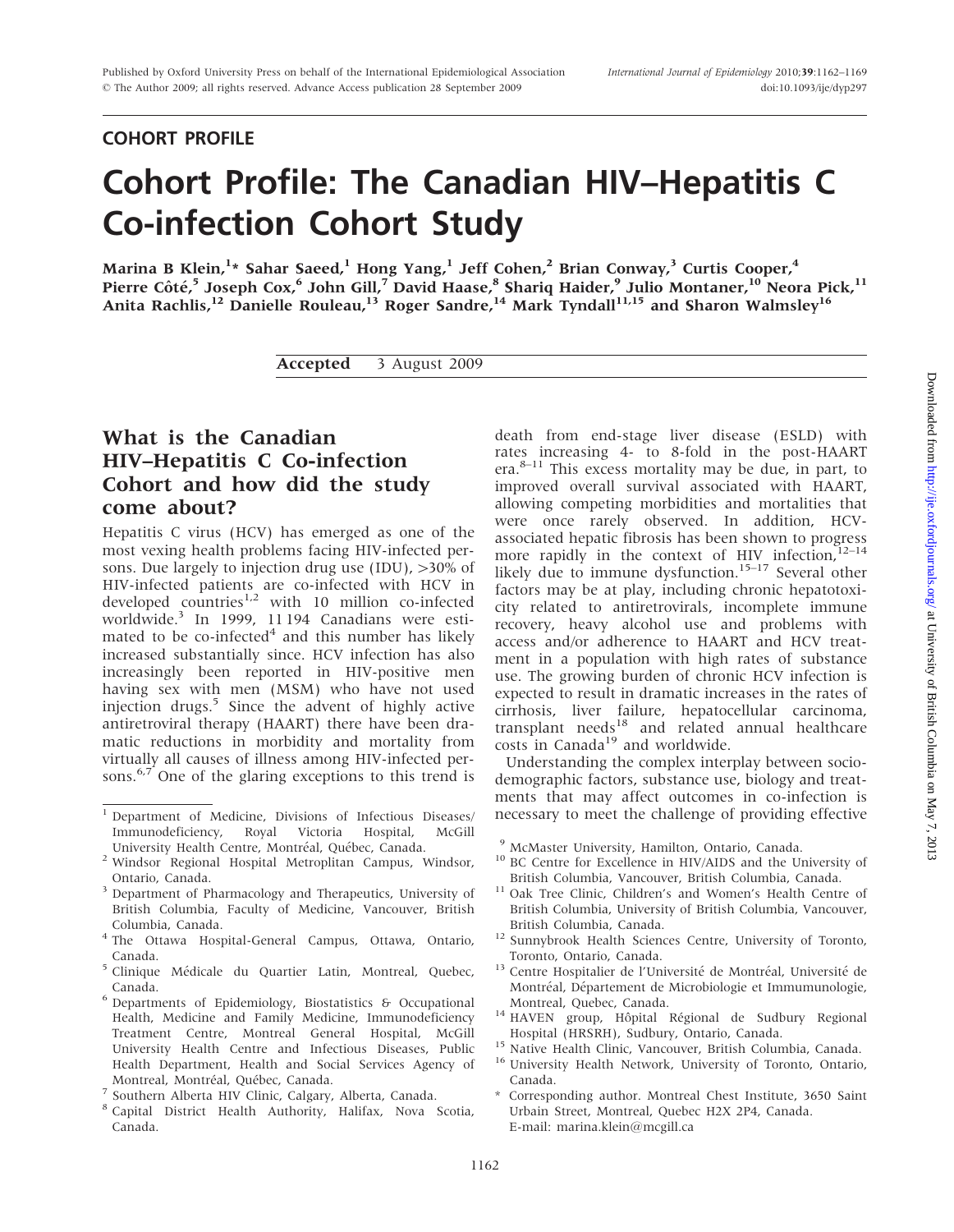medical care to the growing number of HIV–HCV co-infected persons. The Canadian HIV–HCV co-infection cohort (CCC) brings together experts in HIV, infectious diseases, hepatology, immunology, public health, biostatistics and epidemiology in a translational research program that is aimed at addressing the multifaceted nature of co-infection.

In 2003 we launched a prospective pilot study in Quebec funded by the Fonds de la recherche en santé du Québec (FRSQ). Patients were identified from existing clinic populations at three university-based HIV clinics providing multidisciplinary team care located in Montreal, Quebec, Canada: during the pilot phase of this project we recruited 253 patients and followed them for 2 years. Data obtained were then used to estimate expected rates of exposures and outcomes for power calculations, as well as for planning and anticipating the logistics required to conduct a larger Canadian study. Furthermore, we clearly demonstrated the feasibility of maintaining a cohort study with a population of patients that is traditionally considered difficult to follow.

The cohort has now been expanded, and has recruited 950 co-infected persons from 16 sites across Canada and is funded by the Canadian Institutes of Health Research (CIHR), FRSQ and Canadian HIV Trials Network (CTN). Participating centres include university-based HIV treatment programs and community-based clinics located in both large and small urban centres across the country. A list of participating centres and their patient profiles is found in Table 1.

# How is the CCC organized?

The CCC Scientific Steering Committee (SC) is responsible for defining and prioritizing the research agenda, addressing barriers to study enrolment and retention, establishing working/writing groups, preparing data for presentation or publication and approving new study questions and new collaborations with other Canadian or international researchers. The SC membership includes the principal investigator (PI) who acts as chair, site co-investigators and two community representatives. All active sites have input and one vote in the SC irrespective of contributing data to a specific scientific aim or question. The CCC coordinating office is divided into two teams (the Analysis/Data Management team and the Project Management team), both located at the McGill University Health Center, Montreal. The Analysis/Data management team provides expertise in methodology, statistics and data management. The PI and study manager are responsible for overall project management and administration and facilitating communications between the SC, working groups and research collaborators, and communicating results to the community and funding partners.

# What does the CCC cover and who are included in the cohort?

We have recruited from a variety of HIV centres across the country in both major urban centres and smaller cities in an attempt to reflect the Canadian epidemic (Figure 1). We have specifically sought to include individuals who may be extremely marginalized (e.g. l' Equipe Mobile, a mobile care model that serves injection drug (ID) users living on the street in Montreal; Pender Clinic in Vancouver's Downtown East Side), access various models of care (specialty clinics, directly observed therapy programs, outreach programmes) and have diverse risk profiles (e.g. active and ex-ID users, MSM, women, aboriginals). There is also significant variability in the population with respect to treatment to allow for adequately powered subgroup analyses (i.e. 77% on HAART, 11% naïve, 23% with liver biopsies and 14% with exposure to HCV treatment) (Table 1). Together, the sites follow  $\sim$ 1930 co-infected patients of whom 950 (50%) have been recruited (Table 2).

Inclusion criteria are broad to avoid limiting current and future research questions. Eligible patients are adults aged  $>16$  years (based on provincial law) with documented HIV infection (ELISA with western blot confirmation) and with chronic HCV infection or evidence of HCV exposure (e.g. HCV-seropositive by enzyme-linked immunosorbent assay (ELISA) with recombinant immunoblot assay II (RIBA II) or enzyme imunoassay (EIA) confirmation, or if serologically false negative, HCV–RNA-positive). All eligible patients are approached to participate to avoid selection bias. A refusal log is kept in order to assess response bias. Visits are scheduled every 6 months  $(\pm 1 \text{ month})$  specifically for the study or incorporated into routine medical follow-up for a minimum of 5 years. Participants receive \$15 per visit to compensate for out-of-pocket expenses. The study has been approved by all the research ethics boards of the participating institutions and the community advisory committee (CAC) of the CTN.

# What are the primary objectives?

The primary objective of this study is to determine the effect of HAART progression to ESLD in HCV–HIV coinfection. We will evaluate the contributions of important social factors, toxicities and immunologic factors that may modify fibrosis progression rates. We will also examine the rates of chronic toxicities, specifically hepatic steatosis and insulin resistance, and its association with HAART use. We will perform a detailed immunopathogenesis substudy to assess peripheral blood and liver HCV- and HIV-specific immune responses in HAART treated vs untreated individuals. Because of the need to easily follow patients and intervene prior to the onset of ESLD, we will also develop methods for evaluating fibrosis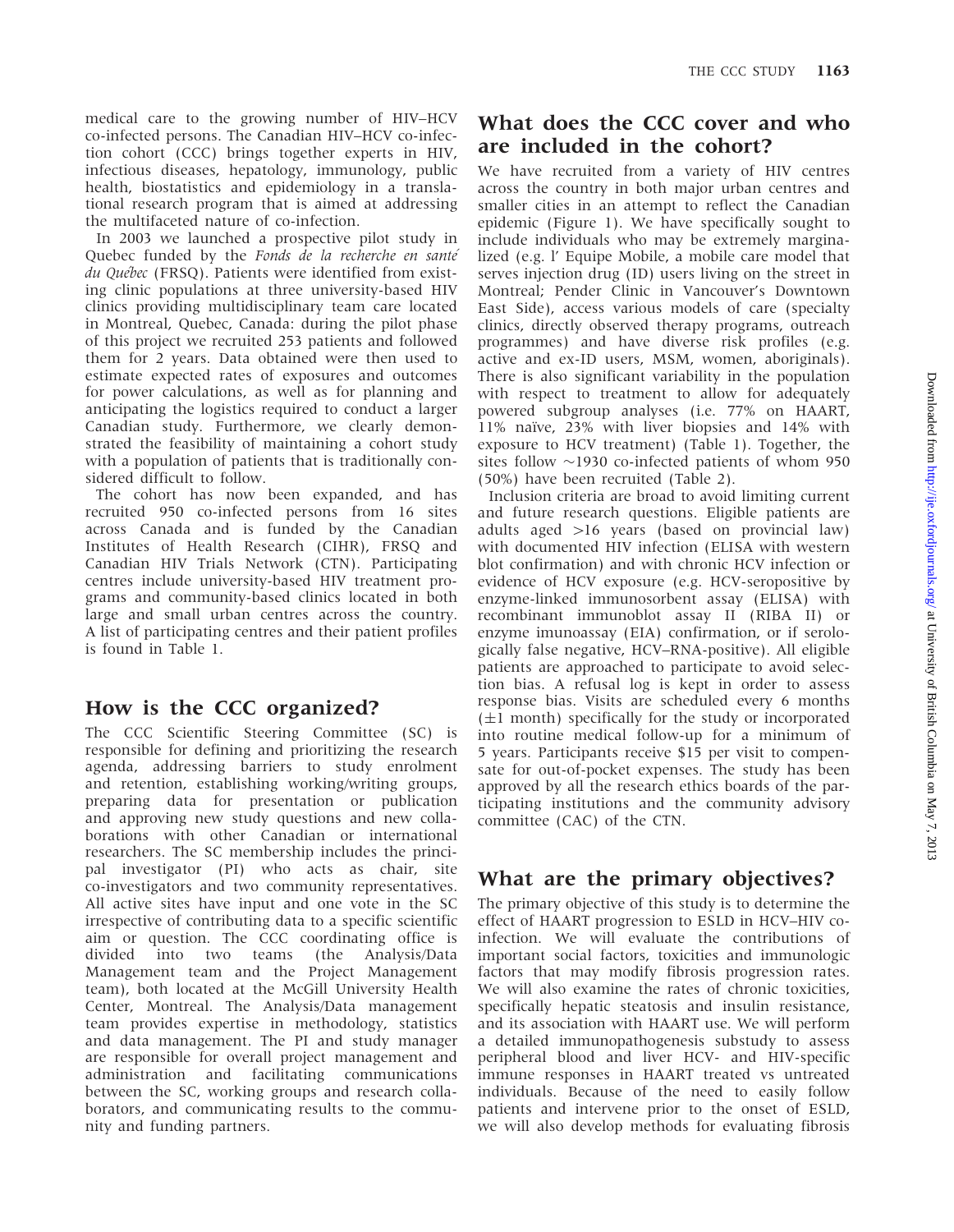|                                                                                                                                                                                                                                          |                 | in months<br>follow-up<br>Median | Median<br>age | Females         | Aboriginals    | <b>MSM</b>      | Current<br>DU  | Previous<br>DU             | biopsy<br>Liver | <b>HAART</b><br>at BL | Naïve at<br>$\Xi$ | Exposure<br>HCV Rx   |
|------------------------------------------------------------------------------------------------------------------------------------------------------------------------------------------------------------------------------------------|-----------------|----------------------------------|---------------|-----------------|----------------|-----------------|----------------|----------------------------|-----------------|-----------------------|-------------------|----------------------|
| <b>Sites</b>                                                                                                                                                                                                                             |                 | (1QR)                            | (vears)       | $\binom{96}{6}$ | ୖୄ             | (%)             | $(\%)$         | $(\%)$                     | $(\%)$          | (%)                   | $(\%)$            | $(\%)$               |
| MCI                                                                                                                                                                                                                                      | 152             | 31 (12, 51)                      | 42            |                 |                | $\overline{31}$ |                |                            | r               |                       |                   |                      |
| <b>CHUM</b>                                                                                                                                                                                                                              | 167             | 7(0, 26)                         | 4             |                 |                |                 |                |                            | $\overline{16}$ | 68                    |                   |                      |
| <b>MGH</b>                                                                                                                                                                                                                               | 51              | 29(9, 46)                        |               |                 |                |                 |                |                            |                 | 80                    |                   |                      |
| Calgary                                                                                                                                                                                                                                  | 49              | 11(6, 13)                        | 4             | 28              |                |                 |                | 84                         |                 | $\overline{5}$        |                   | ≗                    |
| QuartierLatin                                                                                                                                                                                                                            | $\overline{15}$ | 8(0, 12)                         | 4             |                 |                |                 | 50             | $\boldsymbol{\mathcal{S}}$ |                 | 80                    |                   |                      |
| Oak Tree                                                                                                                                                                                                                                 | 66              | 0(0, 0)                          | 36            | 86              |                |                 |                | 95                         | 4               | 20                    |                   | 4                    |
| Native health                                                                                                                                                                                                                            | 52              | (0, 0)                           | 46            | 48              |                |                 | 63             | 100                        |                 | 74                    |                   |                      |
| Pender                                                                                                                                                                                                                                   | 85              | 0(0, 6)                          | 45            | 24              | 28             |                 | 57             | 93                         |                 | 76                    |                   |                      |
| St Paul's                                                                                                                                                                                                                                | 57              | 0(0, 0)                          | $^{48}$       |                 |                |                 | $\overline{2}$ | 65                         | ᠅               | 82                    |                   |                      |
| Ottawa                                                                                                                                                                                                                                   | 66              | 7(0, 12)                         | 47            |                 |                |                 | $\frac{8}{2}$  | 70                         |                 | 84                    |                   | 29                   |
| Hamilton                                                                                                                                                                                                                                 | 28              | (0, 0, 0)                        | 42            |                 |                | $\overline{15}$ | ∞              | 54                         | 85              | $\overline{6}$        |                   | 38                   |
| Sudbury                                                                                                                                                                                                                                  | 60              | 5(0, 6)                          | 46            | 34              |                |                 |                | 85                         | $\overline{15}$ | 75                    |                   | $\overline{c}$       |
| Sunnybrook                                                                                                                                                                                                                               | $\overline{19}$ | (0, 0)                           | 53            |                 |                | 50              |                | 63                         | 88              | $^{100}$              |                   | 50                   |
| Toronto                                                                                                                                                                                                                                  | 57              | 11(0, 14)                        | 47            |                 |                |                 | $\supseteq$    | 42                         | 4               | 87                    |                   | 37                   |
| Windsor                                                                                                                                                                                                                                  | $\overline{15}$ | 6(0, 8)                          | 47            |                 |                | 47              | 27             | 80                         | 27              | 80                    |                   | $\tilde{\mathbf{1}}$ |
| Halifax                                                                                                                                                                                                                                  | $\overline{12}$ | 6(0, 10)                         | 47            |                 | ⊂              | $\overline{17}$ | ∞              | 75                         | 67              | 83                    |                   | 42                   |
| Overall                                                                                                                                                                                                                                  | 950             | 6(0, 18)                         | 45            | 25              | $\overline{c}$ | 25              | $\overline{5}$ | 80                         |                 | 77                    |                   | 4                    |
| IQR = inter-quartile range; MGH = Montreal General Hospital; MSM = men having sex with men; IDU = injection drug use<br>BL: baseline; Rx: treatment; MCI: Montreal Chest Institute; CHUM: Centre Hospitalier de l'Université de Montréal |                 |                                  |               |                 |                |                 |                |                            |                 |                       |                   |                      |

| l<br>J<br>I<br>J<br>J                               |  |
|-----------------------------------------------------|--|
| 111                                                 |  |
|                                                     |  |
| na citac in                                         |  |
| j<br>ł<br>.<br>;<br>:<br>;<br>ì                     |  |
|                                                     |  |
|                                                     |  |
| ⋾<br>;<br>1                                         |  |
| ۱,<br>l                                             |  |
| Ĭ<br>֧֚֚֚֚֚֚֚֚֚֚֚֚֚֚֚֝֝֝֓֕֓֝֓֬֝֓ <b>֓</b><br>i<br>l |  |
| با امینیاد د<br>į                                   |  |
| i<br>nic an                                         |  |
| Country of Country and<br>١<br>i<br>)<br>١          |  |
| ł<br>j<br>j                                         |  |
| .<br>داټې<br>j<br>í<br>ś<br>i<br>F                  |  |
| i<br>5<br>į<br>ξ<br>J                               |  |
|                                                     |  |
| 计分析 医骨骨                                             |  |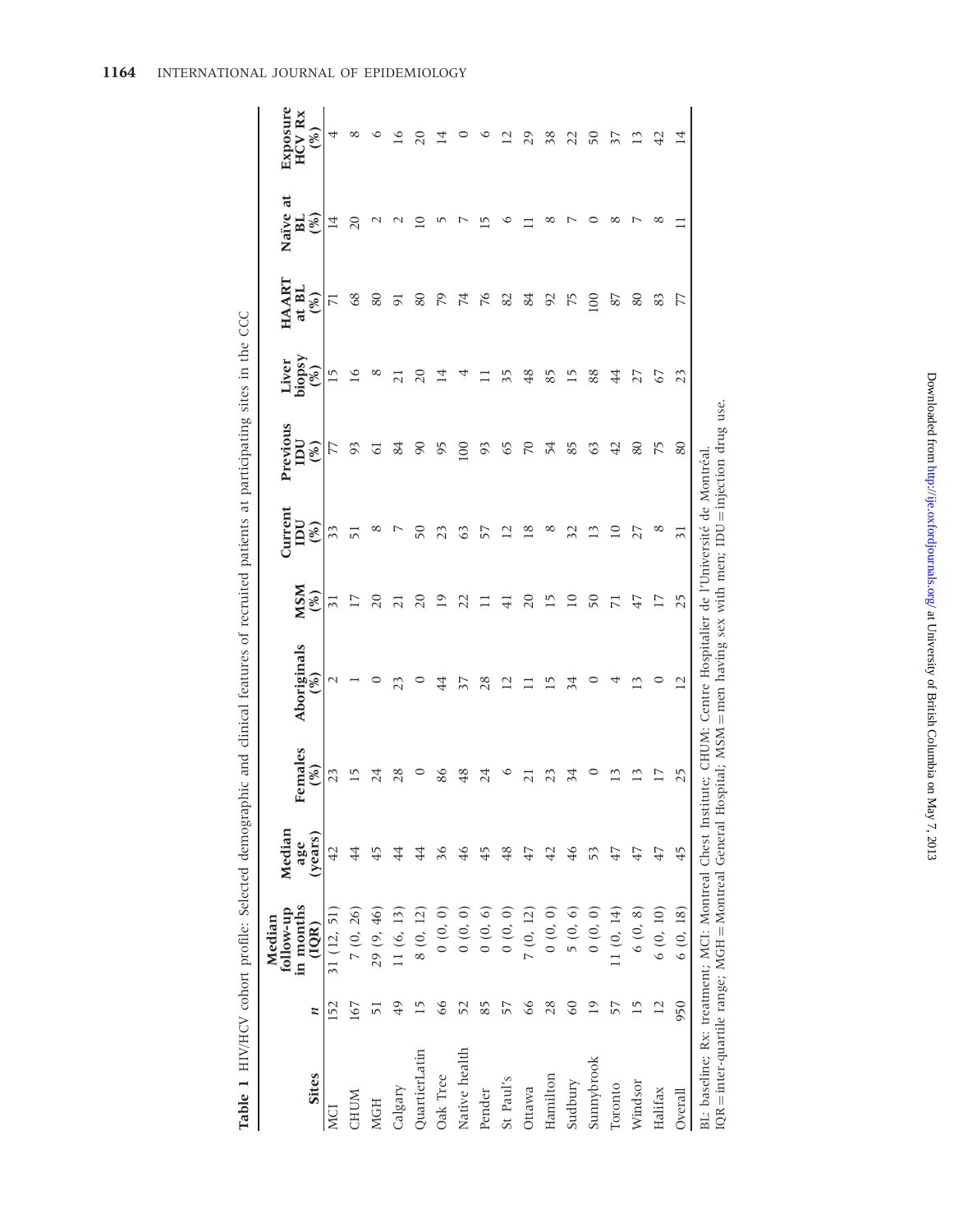

Figure 1 Map of participating sites in the CCC study

|  | <b>Table 2</b> Recruitment statistics for sites participating in the CCC |  |  |  |  |  |  |  |
|--|--------------------------------------------------------------------------|--|--|--|--|--|--|--|
|--|--------------------------------------------------------------------------|--|--|--|--|--|--|--|

| <b>Site</b>                            | Province  | PI          | Approximate number of<br>HIV/HCV patients followed | Number recruited<br>as of July 2009 |
|----------------------------------------|-----------|-------------|----------------------------------------------------|-------------------------------------|
| Montreal Chest Institute <sup>a</sup>  | QC        | M.B. Klein  | 170                                                | 152                                 |
| CHUM <sup>a</sup>                      | QC        | D. Rouleau  | 200                                                | 167                                 |
| Montreal General Hospital <sup>a</sup> | QC        | J. Cox      | 65                                                 | 51                                  |
| Clinique du Quartier Latin             | QC        | P. Cote     | 100                                                | 15                                  |
| Pender Clinic                          | BC        | B. Conway   | 200                                                | 85                                  |
| St Paul's Hospital                     | BC        | J. Montaner | 200                                                | 57                                  |
| Native Health Clinic                   | <b>BC</b> | M. Tyndall  | 200                                                | 52                                  |
| Oak Tree Clinic                        | <b>BC</b> | N. Pick     | 80                                                 | 66                                  |
| Calgary                                | AB        | J. Gill     | 80                                                 | 49                                  |
| Sudbury                                | <b>ON</b> | R. Sandre   | 80                                                 | 60                                  |
| Hamilton                               | <b>ON</b> | H. Shariq   | 100                                                | 29                                  |
| Toronto                                | <b>ON</b> | S. Walmsley | 100                                                | 56                                  |
| Windsor                                | <b>ON</b> | J. Cohen    | 40                                                 | 15                                  |
| Ottawa                                 | <b>ON</b> | C. Cooper   | 200                                                | 66                                  |
| Sunnybrook                             | <b>ON</b> | A. Rachlis  | 55                                                 | 19                                  |
| Halifax                                | <b>NS</b> | D. Haase    | 60                                                 | 12                                  |
| Total                                  | 16        |             | 1930                                               | 950                                 |

QC: Quebec; BC: British Columbia; AB: Alberta; ON: Ontario; NS: Nova Scotia.

a Centres participating in the pilot phase. These centres continue to recruit and follow patients in the expanded study.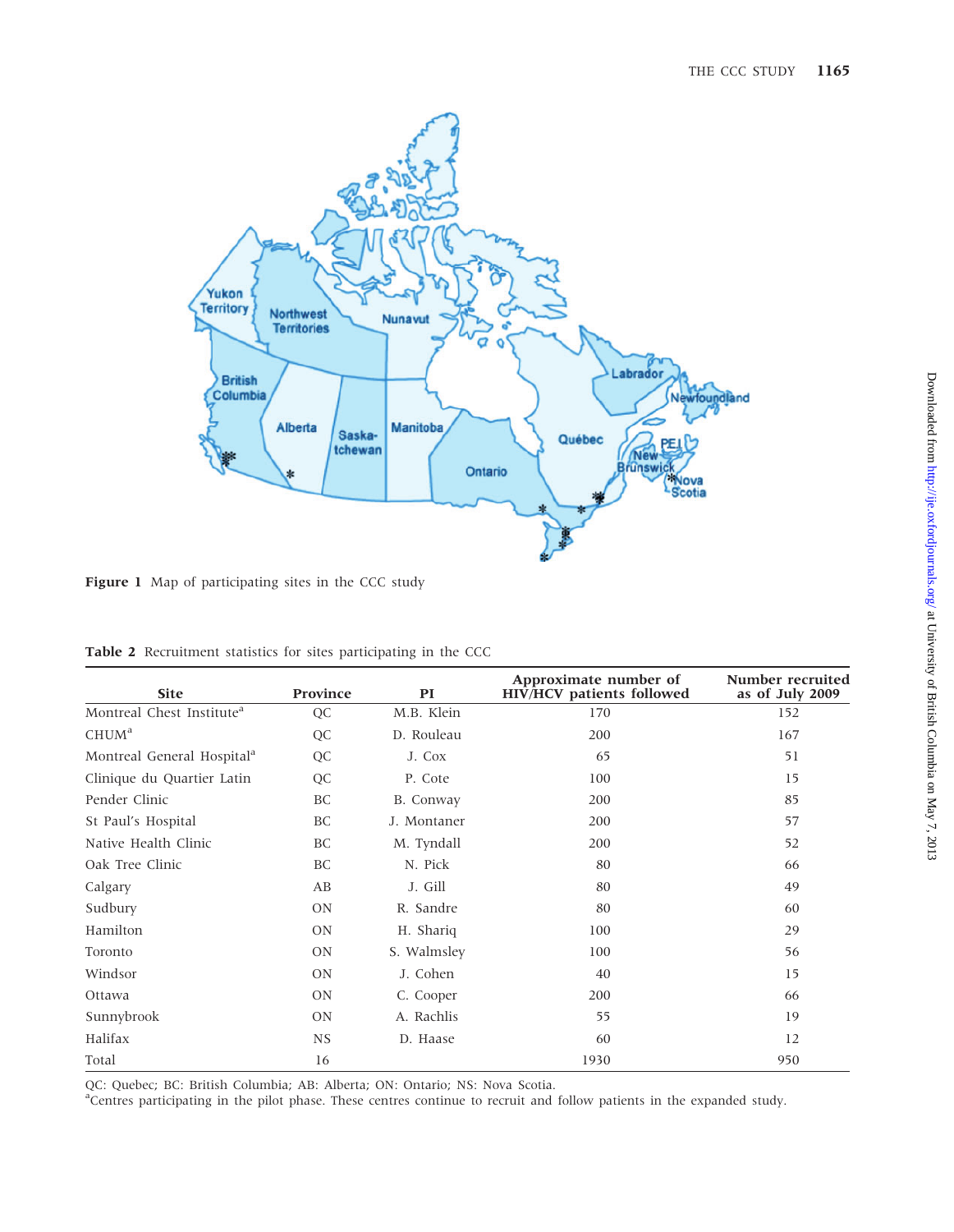progression rates in co-infection and validate noninvasive markers for predicting fibrosis progression comparing their performance with rates obtained from single and serial liver biopsies/clinical outcomes.

Our long-term aims are to investigate means of slowing liver disease progression rates in co-infection. In particular, we will evaluate of the role of HCV treatment in the evolution of liver disease with a particular emphasis on evaluating access to treatment, predictors of response and comparing responders vs non-responders. The cohort will serve as a research network for additional questions important to understanding co-infection and related health outcomes. A cross-disciplinary approach is encouraged by engaging a variety of researchers (i.e. virology, psychiatry, health services, etc.).

### What has been measured?

Socio-demographic, medical, behavioural and quality of life information is collected using questionnaires. The questionnaire consists of 102 multiple-choice questions and 11 short answers divided into nine sections: demographics, risk factors, drug use history, smoking and drinking habits, hepatitis data, HIV data, treatment information, clinical and laboratory data. The questionnaires were developed in consultation with local medical specialists (HIV and HCV), epidemiologists and clinical research coordinators. The instrument was also inspired by existing questionnaires used with injection drugs users $2^{0.21}$  and alcohol intake is assessed based on the Veterans Aging Cohort Study.<sup>22</sup> The EQ-5D questionnaire is used to assess quality of life.<sup>23</sup> The questionnaire was piloted initially among 20 patients in English and French, and subsequently refined. In the pilot phase all items on the questionnaires had a high level of completion with a maximum of 5% missing for any data element.

Baseline evaluations are aimed at obtaining demographic information, risk factor and behavioural information, establishing diagnoses and reviewing other medical conditions that may impact on liver function (i.e. HBV infection, alcohol, iron overload, autoimmune disease, medications, etc.) Follow-up evaluations update information on risk behaviours, medical treatments and diagnoses. Body mass index, blood pressure and waist circumference are recorded at each visit.

At each visit the following blood tests are performed [except where indicated by  $(\dagger)$ , which are performed at baseline only].

- (i) Liver profile (ALT, AST, GGT, alkaline phosphatase, total bilirubin, albumin, PT/PTT/INR).
- (ii) Complete blood count, biochemistry and fasting lipid profile.
- (iii) Fasting glucose and insulin.
- (iv) Serum alpha-feto protein, cryoglobulin levels<sup>†</sup>.
- (v) Autoimmune markers (e.g. ANA, immuno- $\text{globulins}\$ <sup>†</sup>.
- (vi) Hepatitis A and B serology (if not documented within 1 year of study entry).
- (vii) Serum ferritin<sup>†</sup>.
- (viii) TSH.
	- (ix) Plasma HIV RNA.
	- (x) Absolute and relative CD4, CD8 T-cell counts.
- (xi) Plasma HCV RNA (qualitative and if positive, quantitative<sup>†</sup>).
- $(xii)$  HCV genotype<sup>†</sup>.

Plasma, serum and peripheral blood mononuclear cell (PBMC) samples are obtained, frozen and stored. Liver biopsy samples are banked when performed as part of clinical care.

# What are the recruitment and attrition rates?

As of July 2009, 950 patients have been recruited from 16 centres with an average follow-up time of 6 months (IQR 0, 18). There have been 33 deaths and 15 withdrawals from the study. Despite the social barriers faced by our participants, only 32 (3%) have been lost to follow-up (defined as missing more than 2 visits).

### How are the data collected and managed?

A unique identifier is assigned to each participant, which that encodes information that can be used to non-nominally identify subjects who may have moved to one of the other sites. Participating subjects may complete questionnaires alone or with the aid of the research nurse. Supplementary information is then abstracted from medical records and laboratory reports by the research personnel. Questionnaires are then mailed to coordinating office every 3 months and scanned/verified into a password protected computerized database (Teleform $^{\circledR}$  software). All data are handled confidentially.

PBMCs, plasma and serum are collected using standard isolation techniques, aliquoted, frozen and stored. All samples are logged using non-nominal identifiers and if not used will be destroyed after 15 years. The purpose of sample collection is to perform tests that will enable the study of biologic variables associated with clinical outcomes and responses to therapy in dual infection. These may include, but are not limited to, isolation of HCV and HIV virus (e.g. for quantification, genotyping, evaluation of viral quasispecies), measurement of immune responses to both viruses (e.g. cytotoxic T-lymphocyte assays, cytokines) and evaluation of host factors associated with clinical course (e.g. HLA typing). Additional testing on these samples may occur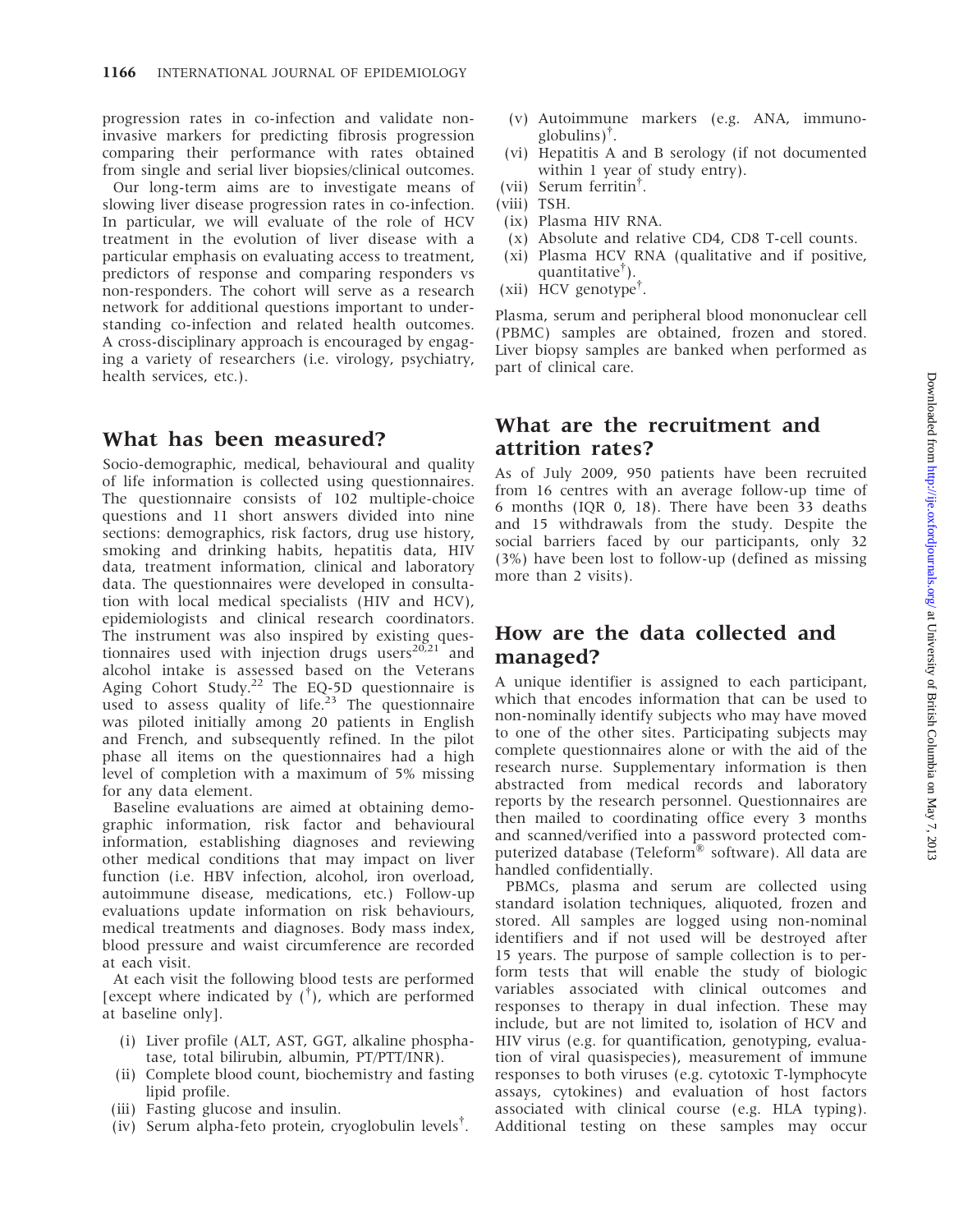as new technologies are developed for the study of chronic immune and viral diseases.

Clinical endpoints and deaths are carefully collected and reviewed. Detailed information on causes of death is collected using the Coding of Death in HIV (CoDe) system. $^{24}$  Sites are also asked to link to provincial vital statistics bureaus to determine precise causes of death in patients known to have died and to determine whether patients lost to follow-up are deceased. ESLD diagnoses are verified using structured data collection forms. An endpoints team is in charge of reviewing endpoints and adjudicating in cases where an outcome is uncertain.

The CCC data management/analysis team will address the primary research questions using data from all the sites. Analyses and publications or presentations resulting from these analyses will be developed by writing committees formed by the SC. Any of the CCC investigators may propose secondary analyses unrelated to primary research objectives and each site may choose to take part or not in a given study. Substudies or specific data analyses using the national data are reviewed by the SC through concept sheets available on the CCC website. To ensure judicious use of specimens that may be in limited supply, use of specimens requires prior approval by the SC. Ethics approval to conduct the specific research with the specimens must be documented prior to release of specimens and a material transfer agreement must be signed.

### Knowledge translation and dissemination

The CCC has an interactive website (http://www. ctnforums.org/networks) to facilitate the transfer of information to CCC investigators through a password-protected administrative website that includes all study materials, working group specific bulletin boards, meeting and teleconference agendas and minutes and a secure location for posting concept sheets and manuscripts.

#### Twice-yearly meetings

The conjunction with the CTN, two face-to-face investigators meetings are held in various locations across Canada each year. In addition, teleconferences are conducted as needed.

The public can access the CCC Cohort website (http://www.cocostudy.ca) to receive updates on the study's progress, research findings and process for collaborating.

We will share our research findings through presentation at national and international scientific meetings, to community organizations and through publication in scientific and lay media.

# What has been found? Key findings and publications

Using data from the CCC, we have demonstrated that a simple model, the AST-to-platelet ratio index (APRI), is highly predictive of significant fibrosis in HIV/HCV co-infection.<sup>25</sup> We subsequently evaluated the evolution of the APRI, determined its predictive value for hepatic outcomes and assessed the effect of HAART on the progression rate of liver fibrosis, the first longitudinal study on this question. $26.27$  In addition, we have recently completed the primary analysis of the pilot project and reported that persons living with HIV–HCV co-infection in Montreal experience unstable and at-risk lifestyles that impact treatment success and lead to very high rates of mortality (18 times that of age-matched Quebec population) and ESLD even in the short term. $^{28}$  These findings highlight that interventions aimed at improving social circumstances, reducing drug use and at increasing the delivery of HCV treatment in particular, will be necessary to improve health outcomes in this population.

# What are the main strengths and weaknesses?

Although other co-infection cohorts exist,  $29-33$  the majority involve ID users exclusively or are singlecentre HCV treatment cohorts. The CCC represents one of the largest and most diverse prospective cohorts of co-infected persons in terms of its composition of participants and investigators. Our large sample size, comprehensive and long-term follow-up will enable us to determine with precision the rate of liver progression in HAART exposed vs unexposed patients. All observational research faces challenges in a large part due to the non-random allocation of treatments. Although we will make careful ascertainment of covariates to control for important potential confounders, try to be as inclusive as possible and will employ sophisticated analysis strategies to minimize biases, we may not be able to completely avoid all pitfalls. Certainly losses to follow-up and missing data will occur but we have demonstrated that this can be minimized even in this patient population. Our study is restricted to patients receiving HIV care, thus may not fully represent the experience of the wider co-infected population, who may not be accessing medical care regularly. We anticipate the possibility that fewer outcomes will be observed than predicted, despite our preliminary findings, especially if over the course of the study new HAART regimens become more effective and less hepatotoxic or more patients are successfully treated for HCV. Although these interventions are on the horizon, their incorporation into routine clinical practice will likely take longer than this initial study period. We will, however,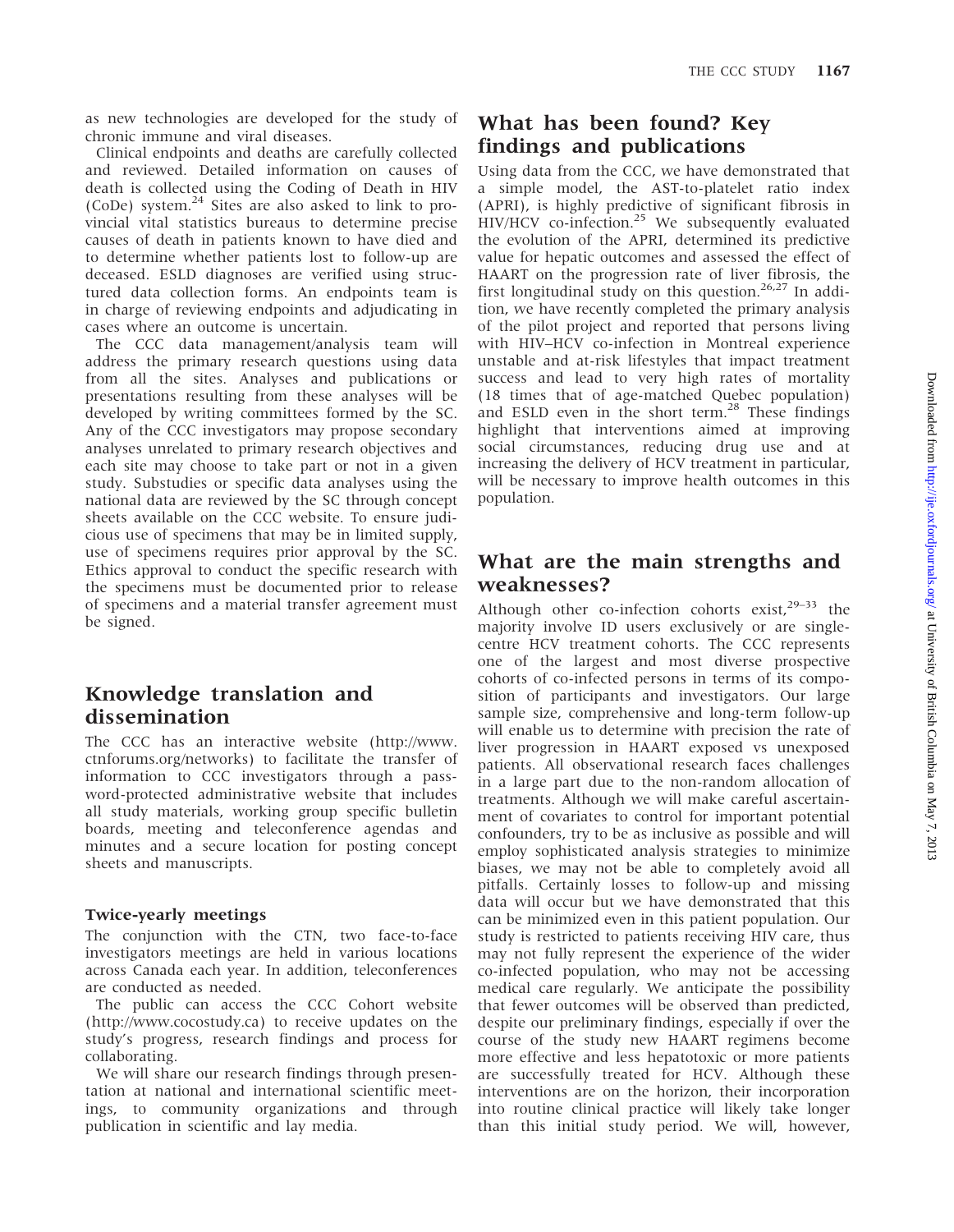monitor event rates and adjust our research plan if necessary. We feel confident that our data collection and design will allow us to redirect the study to focus on a myriad of other important questions should this become a problem.

### How can I collaborate? Where can I find out more?

We encourage the participation of other interested investigators and especially graduate students at participating institutions to collaborate (see website above).

#### Process for adding new sites

As the CCC evolves, it is anticipated that new sites may be invited to participate to expand the geographic and population representation in the cohort. New sites must be Canadian and agree to abide by the principles of collaboration. Addition of new sites will require SC approval. For further information they should contact the CCC study manager.

#### Process for outside collaborators

We encourage national and international collaborators who are not members of the CCC to be involved in data and/or laboratory analyses. Collaborating scientists will be encouraged to raise relevant scientific questions beyond the data analysis as contracted by the CCC; however, these requests for approval for data analysis, presentation or publication must follow the principles outlined in the policies above. These collaborators will be required to acknowledge that CCC data and specimens are the property of the CCC.

### **Conclusions**

Our study will not only provide important information on the evolution of co-infection in Canada but will also broaden the understanding of the immunopathogenesis of HCV infection and the roles HIV and HAART play in the development of liver disease through the conduct of specific substudies. Furthermore, our study should provide important insights into the relative contributions of other factors that may modify disease progression thus allowing targeted health interventions which may benefit coinfected persons. Clearly the richness of the data acquired and the expertise of the investigators assembled through this cohort will permit in-depth studies of many additional aspects of co-infection. We will also be well positioned to address the social determinants of health outcomes, make comparisons

between models of care and evaluate quality of life issues, and thus contribute knowledge that will be essential for managing this complex condition. We have therefore provided a mechanism whereby additional projects may be assessed and undertaken by members of the SC or outside collaborators interested in this growing epidemic with the goal of improving the care and treatment of co-infected persons worldwide.

### Funding

Fonds de recherche en santé du Québec, Réseau SIDA/maladies infectieuses, the Canadian Institutes of Health Research (MOP-79529) and the Canadian HIV Trials Network (CTN222).

# Acknowledgements

The authors thank participants of the study and their treating physicians. They thank Manon Desmarais, Alex Schnubb, Curtis Sikora, Christine O'Reilly, Brenda Beckthold, Heather Haldane, Laura Puri, Nancy McFarland, Claude Gagne, Elizabeth Knight, Lesley Gallagher, Warmond Chan, Sandra Gordan, Judy Latendre-Paquette, Natalie Jahnke, Viviane Josewski, Evelyn Mann, Anja McNeil and Carol Kellman for their assistance with study coordination, participant recruitment and care. M.K. is a *chercheur*boursier clinicien of FRSQ. S.W. is recipient of a career scientist award from the Ontario HIV treatment Network.

Conflict of interest: None declared.

### References

- <sup>1</sup> Public Health Agency of Canada. HIV/AIDS Epi Updates (May 2005). http://www.phac-aspx.gc.ca/publicat/epiuaepi/epi-05/index-eng.php (2 September 2009, date last accessed).
- <sup>2</sup> World Health Organization. Fact Sheet No. 164. Hepatitis C 2000. http://www.who.int/mediacentre/factsheets/fs164/ en (13 July 2009, date last accessed).
- <sup>3</sup> World Health Organization. HIV/HCV Co-infection 2006. http://www.euro.who.int/HEN/Syntheses/hepatitisC/20050 411 7 (13 July 2009, date last accessed).
- <sup>4</sup> Remis RS. A Study to Characterize the epidemiology of hepatitis C Infection in Canada. http://www.phac-aspc.gc.ca/hepe/ pubs/hivhcv-vhevih/ (2 September 2009, date last accessed).
- <sup>5</sup> Brejt N, Gilleece Y, Fisher M. Acute hepatitis C: changing epidemiology and association with HIV infection. J HIV Ther 2007;12:3–6.
- $6$  Wright TL, Hollander H, Pu X et al. Hepatitis C in HIVinfected patients with and without AIDS: prevalence and